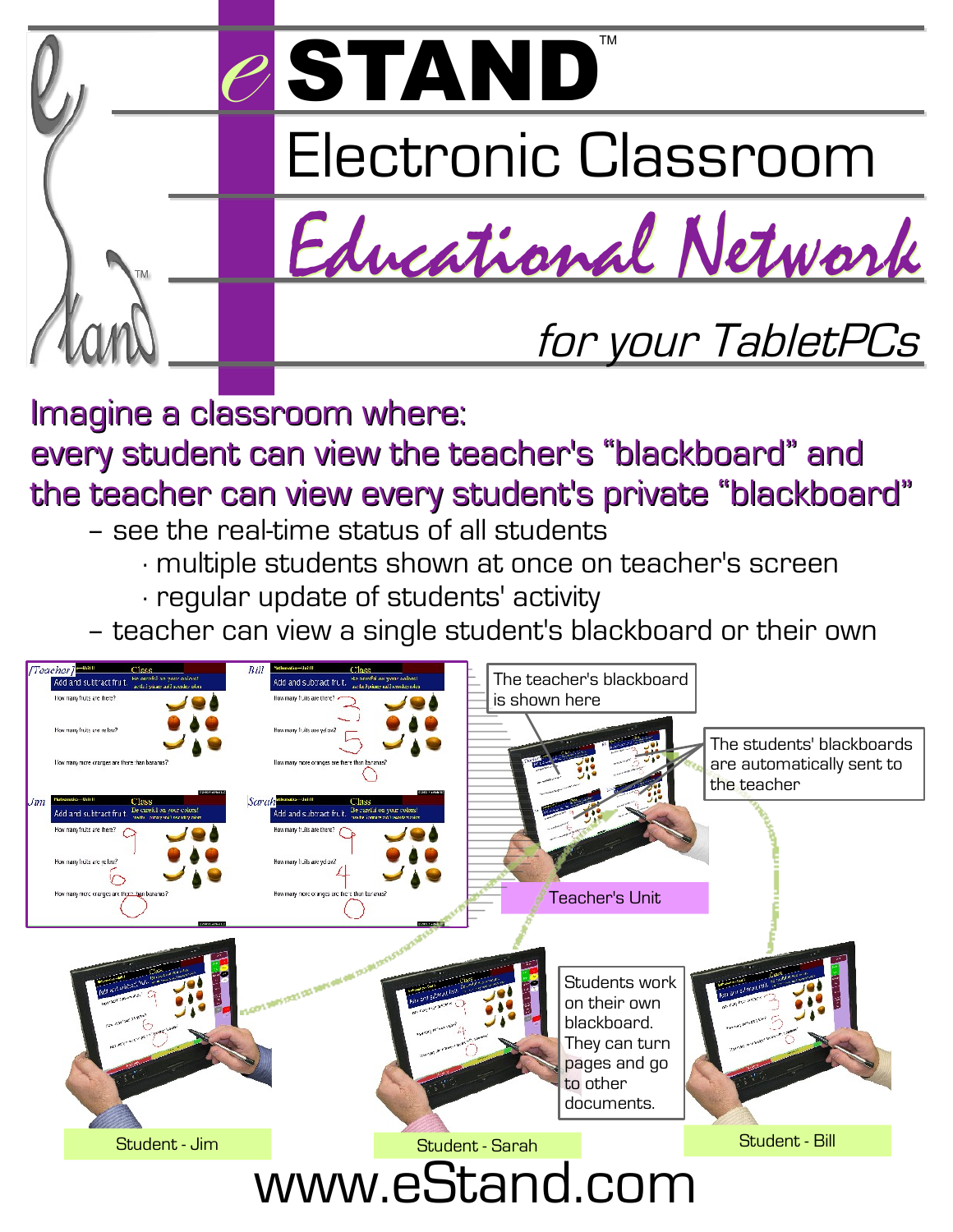## TM e STAND

When the teacher's backboard is selected: The teacher's annotations are overlaid on all the students' blackboards

– work with the entire classroom at once

∙ add/change the teacher's annotations automatically sent to entire classroom



### The teacher can electronically manage the classroom

- teacher can view the students' blackboards after class as well as in real-time during class
- teacher can send new documents to the students via a wireless or wired networks, CD-ROM or USB flash drives
- teacher can turn all students' blackboards to the same page at the same time
- teacher can manage which documents the students can see
- www.eStand.com – teacher can synchronize new students so they are up-to-date even if they join the class later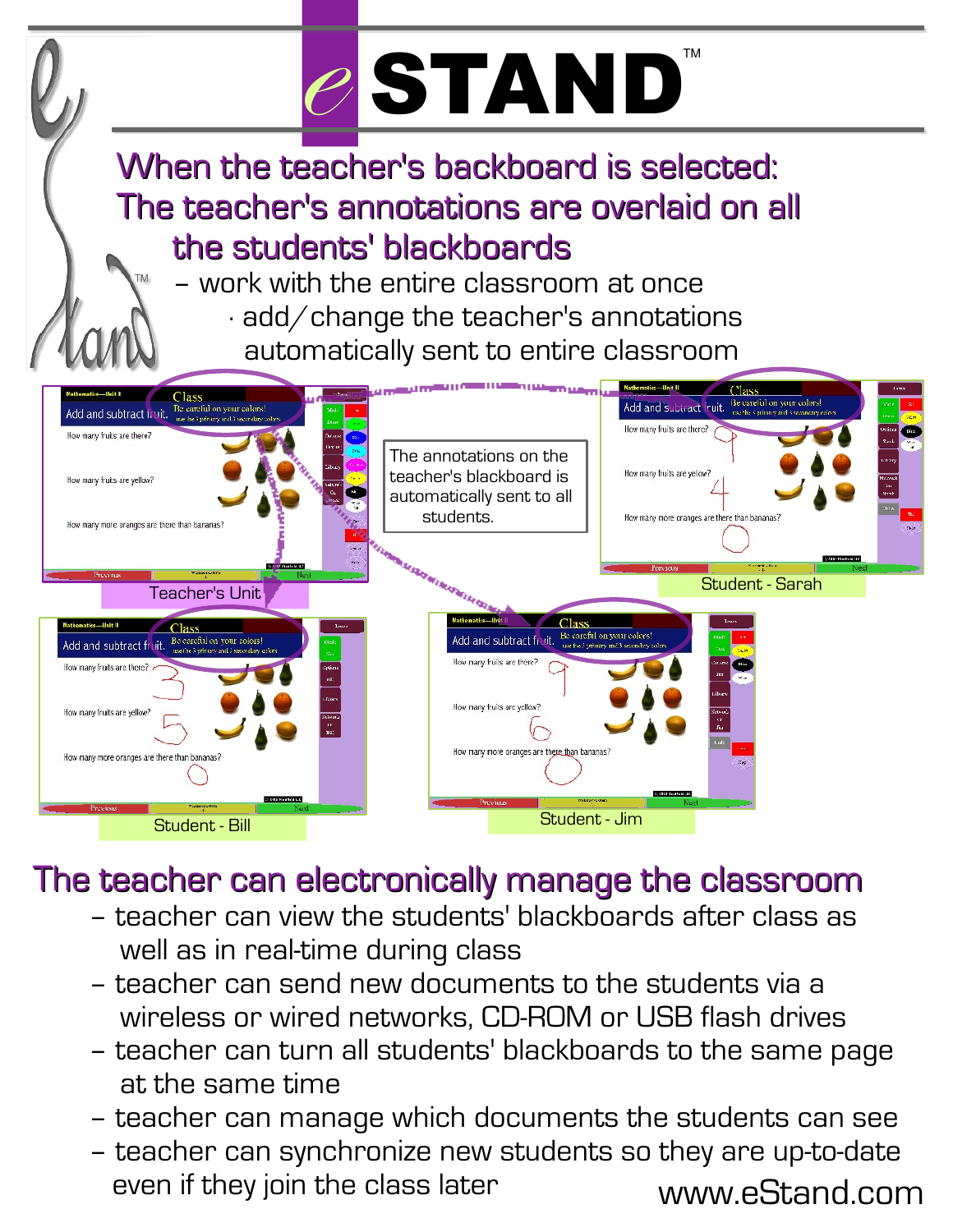

## The teacher can also select a single student's blackboard

- teacher and student then see the same thing... that student's blackboard
- teacher can mark on the student's blackboard
- teacher can modify the student's marks
- teacher and student automatically share marks



The teacher is shown getting ready to select Sarah's blackboard (left) and then views Sarah's blackboard (right).



#### Teacher's Unit

The multi-screen allows the teacher to select the student or teacher blackboards.





When the teacher has selected a specific student, in this case Sarah, both share the same blackboard for one-on-one communications. Each may add or remove annotations. These changes are automatically transmitted between the teacher and student. The teacher has more colors so their marks can be identified more easily.

www.eStand.com